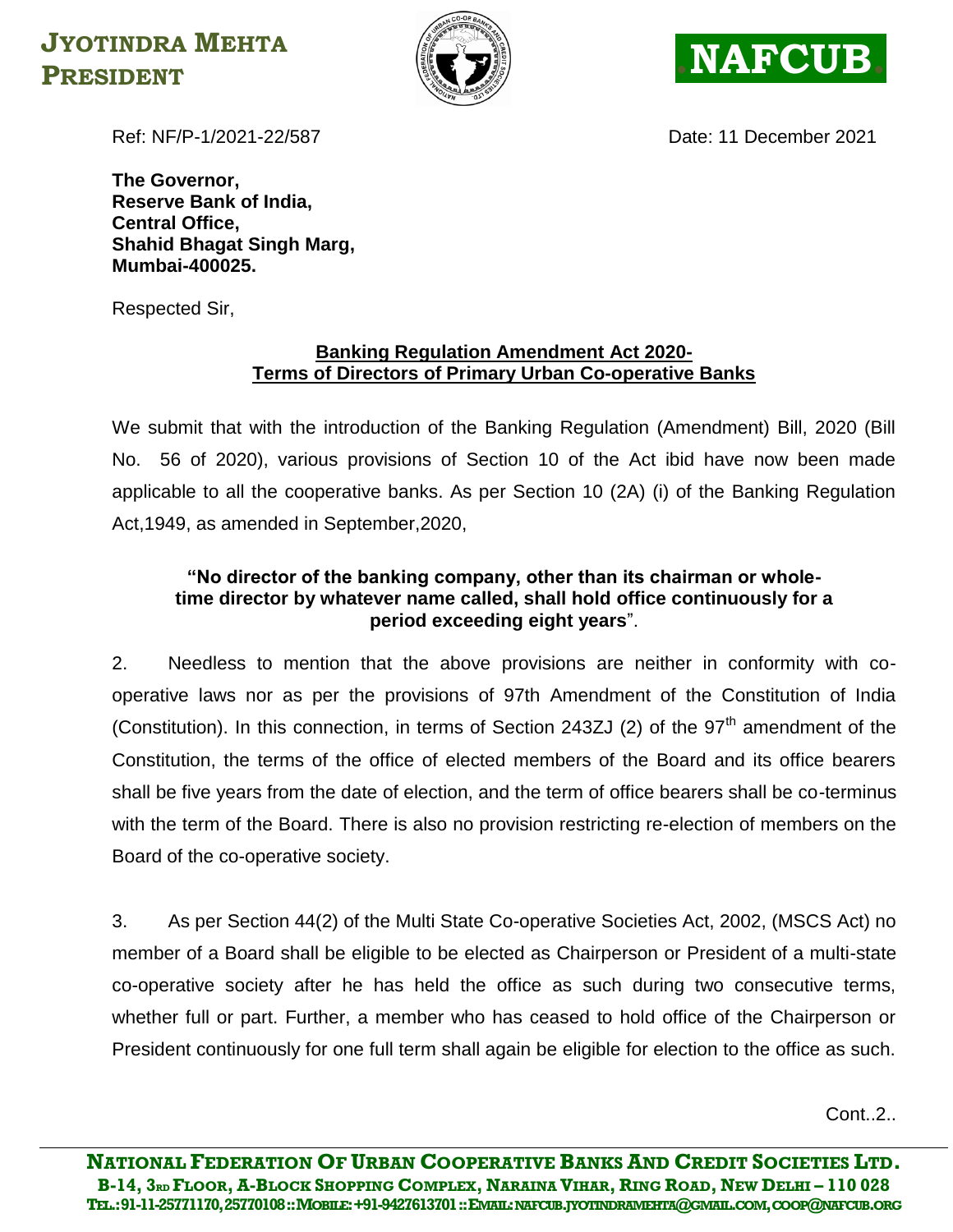



**:: 2 ::**

In terms of Section 45 (4) of the aforesaid MSCS Act, the elected members of the Board shall, if the byelaws of such society permit, be eligible for re-election. Similar provisions also exist in many of the State Co-operative Societies Acts.

4. The above position reveals that there are no restrictions on any member of the cooperative society for being re-elected as member of the Board if the byelaws of the society permit such election on the Board. **Thus, the eight years cap for members of BOD prescribed in the amended BR Act,2020 is in violation of the provisions of 97th amendment of the Constitution as also the provisions of MSCS Act,2002 and Cooperative Societies Acts of various states.**

5. As per Article 43A of the  $97<sup>th</sup>$ Constitution amendment, the state shall endeavour to promote voluntary formation, autonomous functioning, democratic control, and professional management of co-operative societies. The  $97<sup>th</sup>$  amendment also envisages that formation of co-operative society is a fundamental right. Even while moving the amendment of the B R Act, 2020, the Hon'ble Finance Minister stated that the implementation of the provision of amendment in the B R Act, 2020 will be in conformity with the basic provisions governing cooperative Societies. It is, however, observed that the above provisions of Section 10 (2A) (1) of the amended B R Act are not only in violation of Constitution, but also of co-operative principles of democratic control and open membership, as enshrined by International Cooperative Alliance (ICA) and the co-operative laws of the Country.

6. In this connection, Section 53 of the amendment Bill states that RBI may exempt a cooperative bank or a class of cooperative banks from certain provisions of the Act through notification. These provisions relate to restrictions of certain types of employment, qualifications of the Board of Directors and appointment of a chairman. The time-period and conditions for the exemption will also be specified by the RBI. The above amendment has created an uncertain situation in the UCB sector in the country and their normal functioning has been jeopardized.